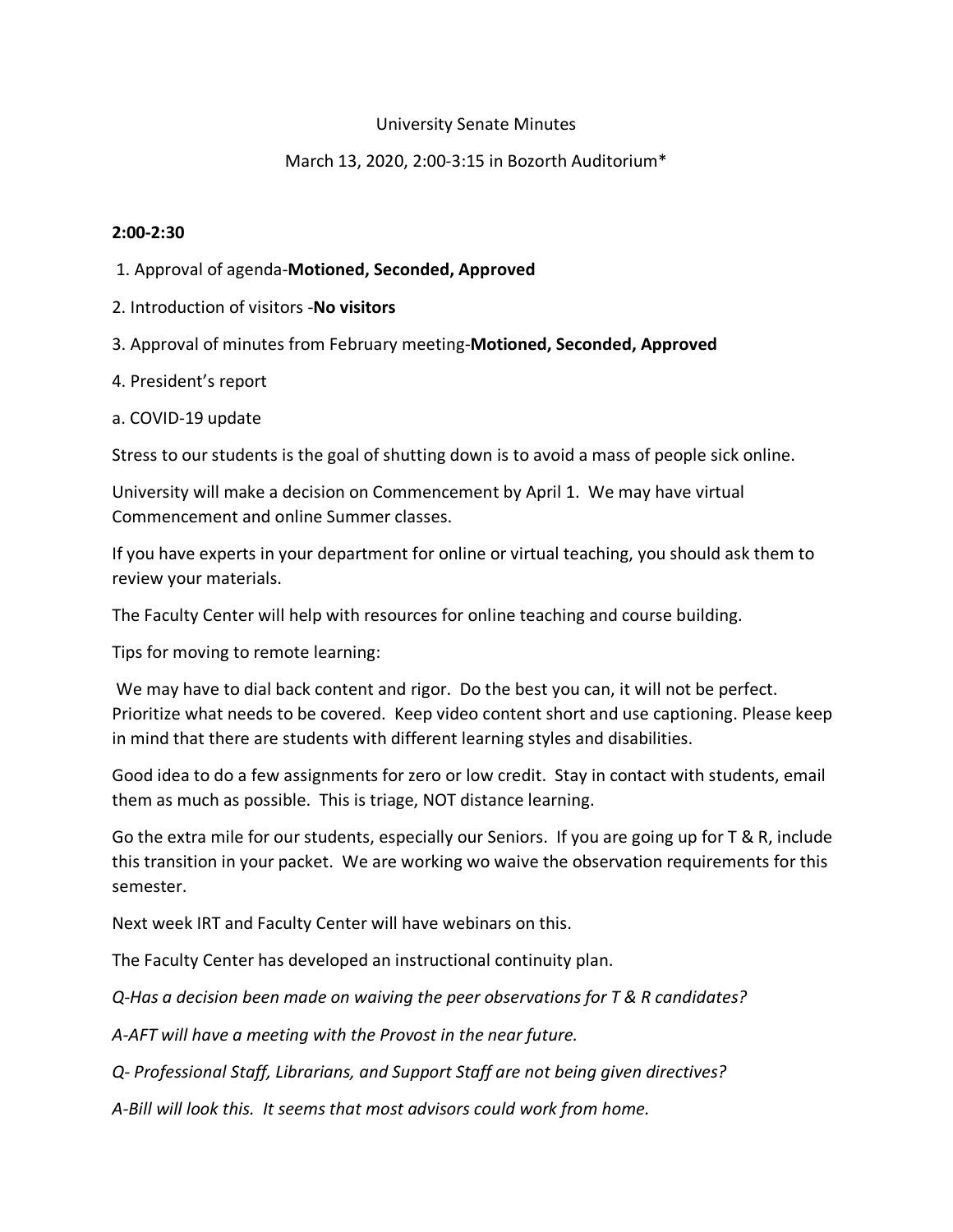*Comment-The Library is supposed to stay open and there is little or no social distancing. The Library is not the only computer lab on campus.*

*A-Remember, the University is not closing. Students need access to internet and other services.*

*A-AFT is looking to make it easy for people to come to campus. The CWA has sent an email stating that people who are ill or have childcare issues, will not be penalized and will not have to use their sick time.* 

*Comment-Housekeeping needs to be stepped up.*

*Q-What happens to non-Rowan owned buildings, like Victoria? In terms of extra cleaning, it is contacted out to a third party.*

*A-Don't know. Custodial staff is essential, but many of them are older or health comprised. We may have to bring in an external vendors.* 

*Q-Will the tutoring Center stay open?*

*A-Bill will check into this ASAP.*

*Q-Is there a loaner program for laptops for students?*

*A-There is a small program, we are looking to expand this.* 

*Q-Will students have access to Wellness and Counseling during this time?*

*A-Yes, Scott Woodside has assured us of this.*

*Q-Does Wellness do virtual appointments?*

*A-Good Point, Bill will look into this.*

*Q-Is there any discussion about Summer classes?*

*A-We will run summer classes, but it is too soon to tell if they will be face-to face or online.*

*Q-Has there been talks with IRT about system stress?*

*A-Mira Lalovic-Hand has been consistent in saying that IRT can handle anything we throw at them. It is uncertain, we will see traffic that is unimaginable, especially with third party vendors.*

*Q-Do we know the capacity of WebEx?*

*A-Approx. 500 per session.*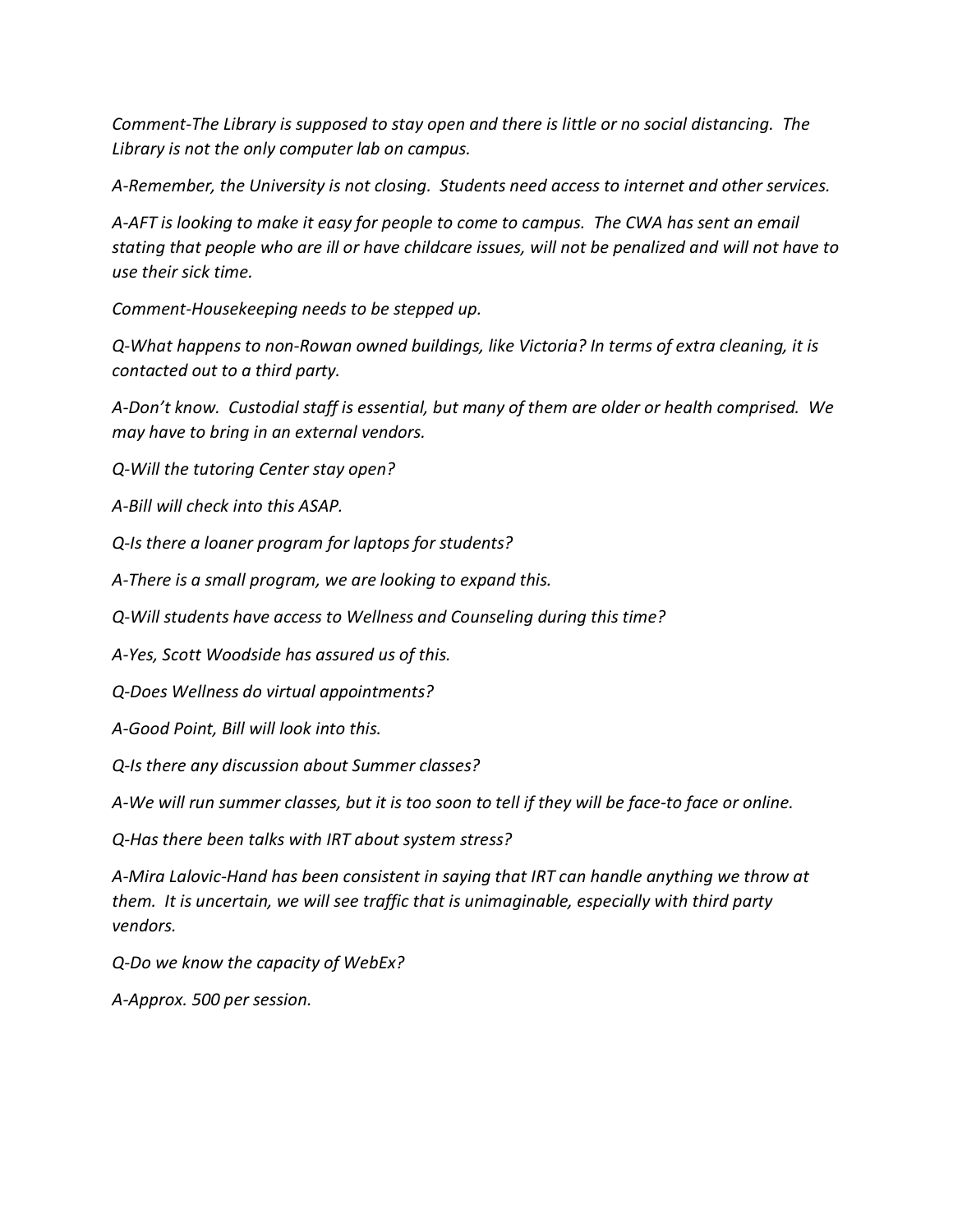b. Wellness update

First meeting of the Well-Being Taskforce. Bill is co-chairing that with Rory McElwee

*Q-Are student tutors gaining access to WebEx?*

*A-File a ticket with support and copy Bill. Support can start and Bill can push it forward.*

*Q-Has the university discussed programs for students staying on campus. There are concerns about student isolation and mental health issues.* 

*A-Not sure, Bill will check.*

c. Parking

Parking will not be a problem the rest of semester. We will reevaluate in the Fall.

d. Next Senate meeting: April 24 at CMSRU in Camden

We will probably WebEx into this meeting.

e. All changes to final exams need to go through Chris Fields. **No required course work can be scheduled on reading day.** 

You may do an optional review session.

f. Course evaluations: contact Bonnie Angelone (angelone@rowan.edu) if your department would like an overview

It should work perfectly, because it can be done all online. The Faculty Center has visited many departments already

The Campus Labs tool is great, but it is up to departments

### **2:20-2:50**

5. First reading: Rowan Core equivalencies (page 2)-Rowan Core Transfer Credit Policy

*Q-Will course transfer evaluations increase?*

*A-The LARC Committee will review them*

*Q-Can we clean up NJ Transfer?*

*A-That sounds like a great idea. Nathan will work with the Registrar's Office*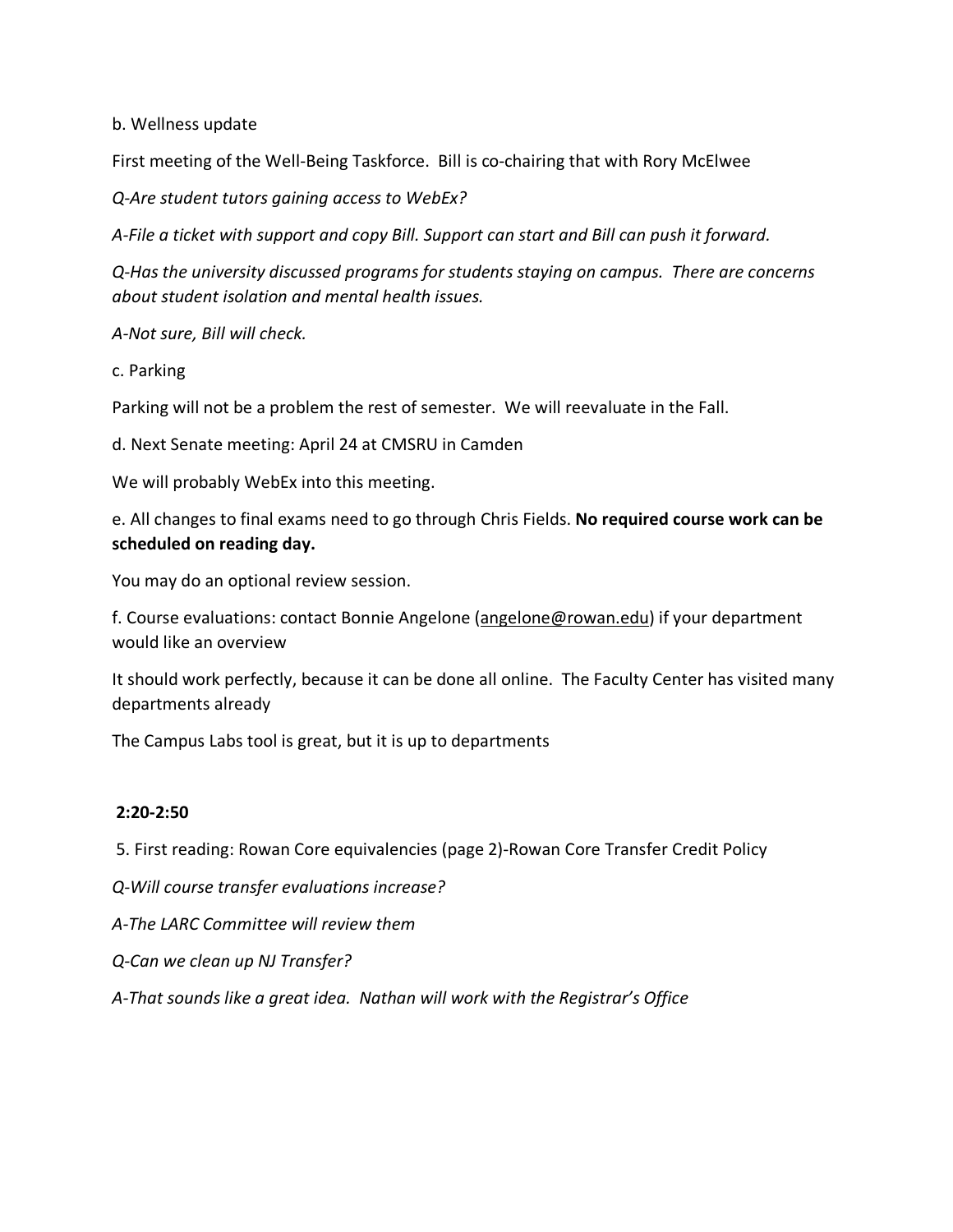6. First reading: Revised CUGS definition (page 5)

The Provost stated that industry wants Certificates, not Concentrations.

The state passed a law that Bachelors degree must be not more than 120 credits.

*Q-Can a CUG supplement a concentration and you can then take it above 120 credits?*

*A-Yes, this is unclear in state law.*

7. Curriculum report (Marci Carrasquillo) (to follow)

**5252291-Approved**

**5327874-Approved**

**5327892-Approved**

**5257521-Approved**

#### 2:50-3:15

5. New and old business

Question about Committees in the Senate as we go to remote leaning. Concerned about committees that require physical participation (such as curriculum). Ask the Senate to pass a Privileged Motion to allow committees to use discretion to use technology

Allow Committees that meeting in person, to utilize technology and alternate means to meet/conduct business during this time- **Motioned, Seconded, Approved**

*Q-Because ONBase is not accessible to everyone, the public hearings are the only way people can review it. Can we set up a Google Drive or something for review?*

*A-Yes, we can talk with Marci about this.*

*Q-How will we handle it if many faculty members become quite ill? How do we access someone else's online content?*

*A-Departments could put things such as grade sheets on a shared drive.* 

*Q-Will faculty be required to submit updated syllabi?*

*A-It will vary from department and college*